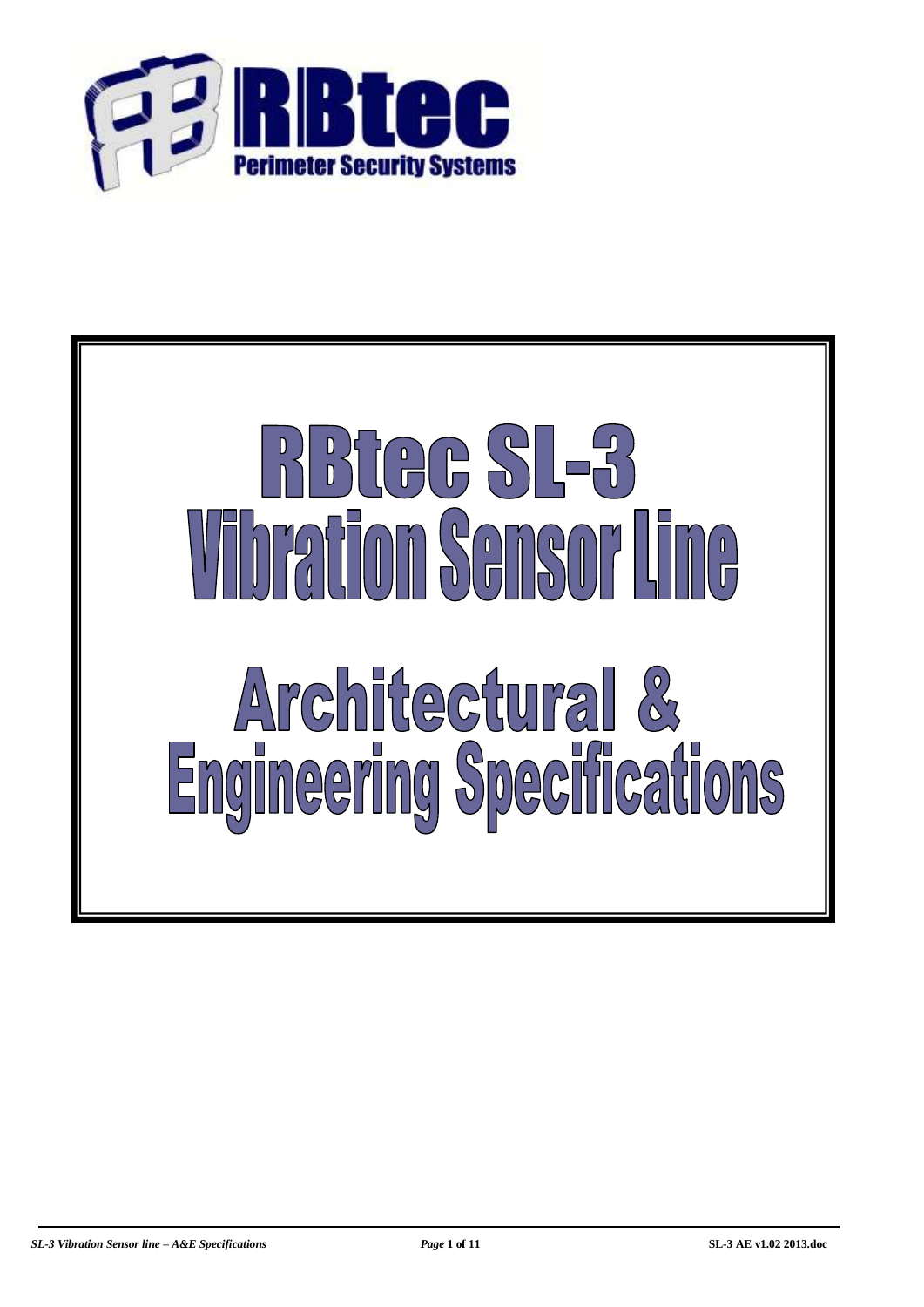

## *Purpose*

*The purpose of this document is to provide performance specifications and operational requirements for the RBtec SL-3 Vibration Sensor Line technology for fence disturbance detection.*

*This document is written in a generic format without reference to the RBtec SL-3 Vibration Sensor Line.*

*These specifications may be copied to form a generic procurement specification for vibration type fence disturbance detection systems.*

### *Equipment Classification*

*The RBtec SL-3 system is a vibration (shaker) fence disturbance sensor, used in conjunction with fences, walls and all types of physical barriers, for indoor and outdoor perimeter intrusion detection.*

*The RBtec SL-3 system functions as a standalone system or as an integrated solution as part of a centralized control and maintenance facility.*

### *Disclaimer*

*This A&E text is based upon MasterFormat™ [2004 Edition] issued by the Construction Specifications Institute (CSI) www.csinet.org/masterformat. By removing the article "Manufactured units", the text may be used also in performance-based specifications.*

*RBtec, RBtec., SL-3 and the RBtec logo are trademarks of RBtec.*

*All information in this document is subject to change without notice. RBtec reserves the right to make changes to product design or manufacturing methods, as research & development, or as other circumstances warrant.*

*Copyright© 2013. RBtec. All rights reserved.*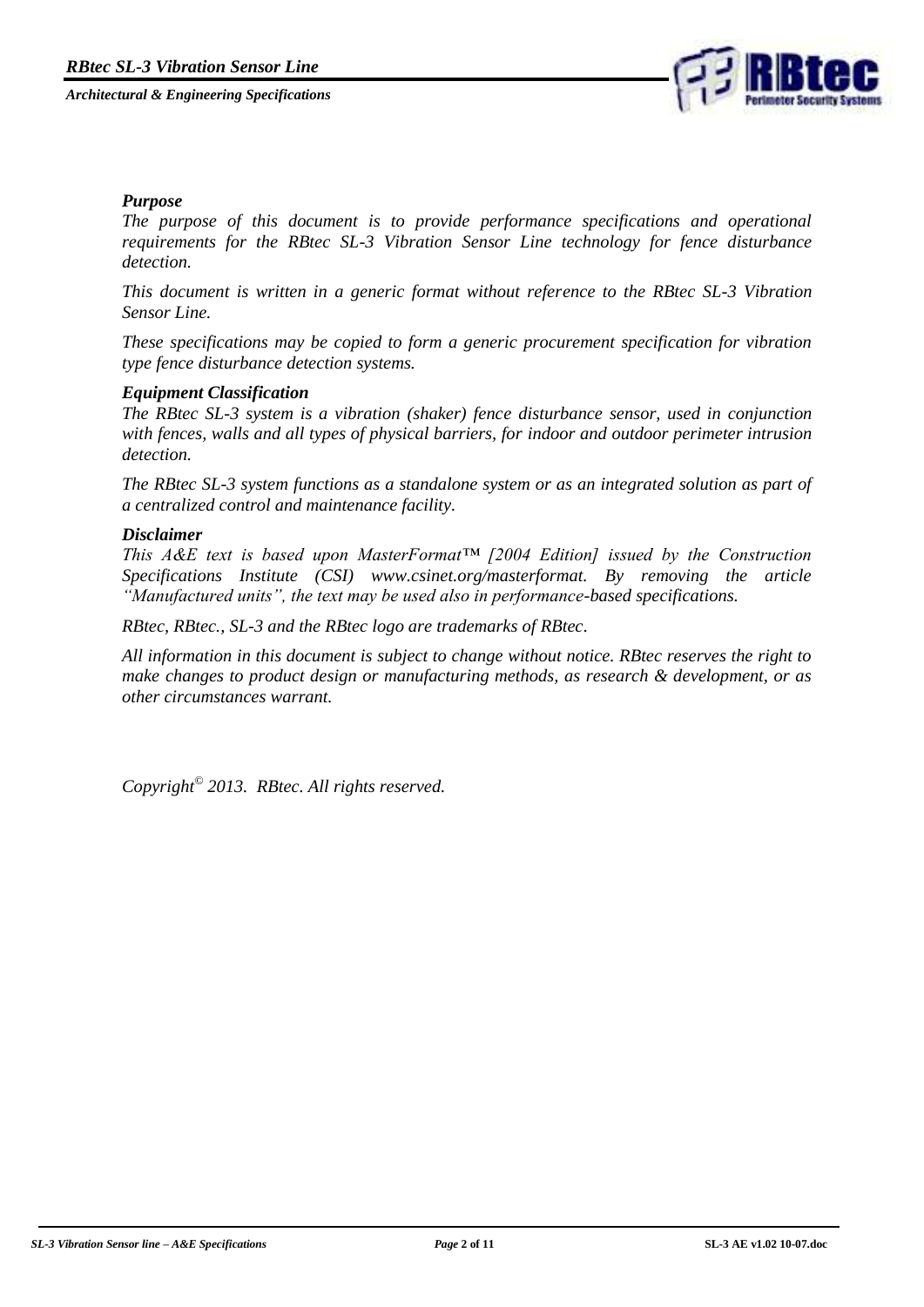

Table of Contents

| PART <sub>1</sub> |  |
|-------------------|--|
| 1.01              |  |
| 1.02              |  |
| 1.03              |  |
| 1.04              |  |
| PART <sub>2</sub> |  |
| 2.01              |  |
| 2.02              |  |
| 2.03              |  |
| 2.04              |  |
| 2.05              |  |
| 2.06              |  |
| 2.07              |  |
| 2.08              |  |
| 2.09              |  |
| 2.010             |  |
| PART <sub>3</sub> |  |
| 3.01              |  |
| 3.02              |  |
| PART <sub>4</sub> |  |
| 4.01              |  |
| 4.02              |  |
| 4.03              |  |
| PART <sub>5</sub> |  |
| 5.01              |  |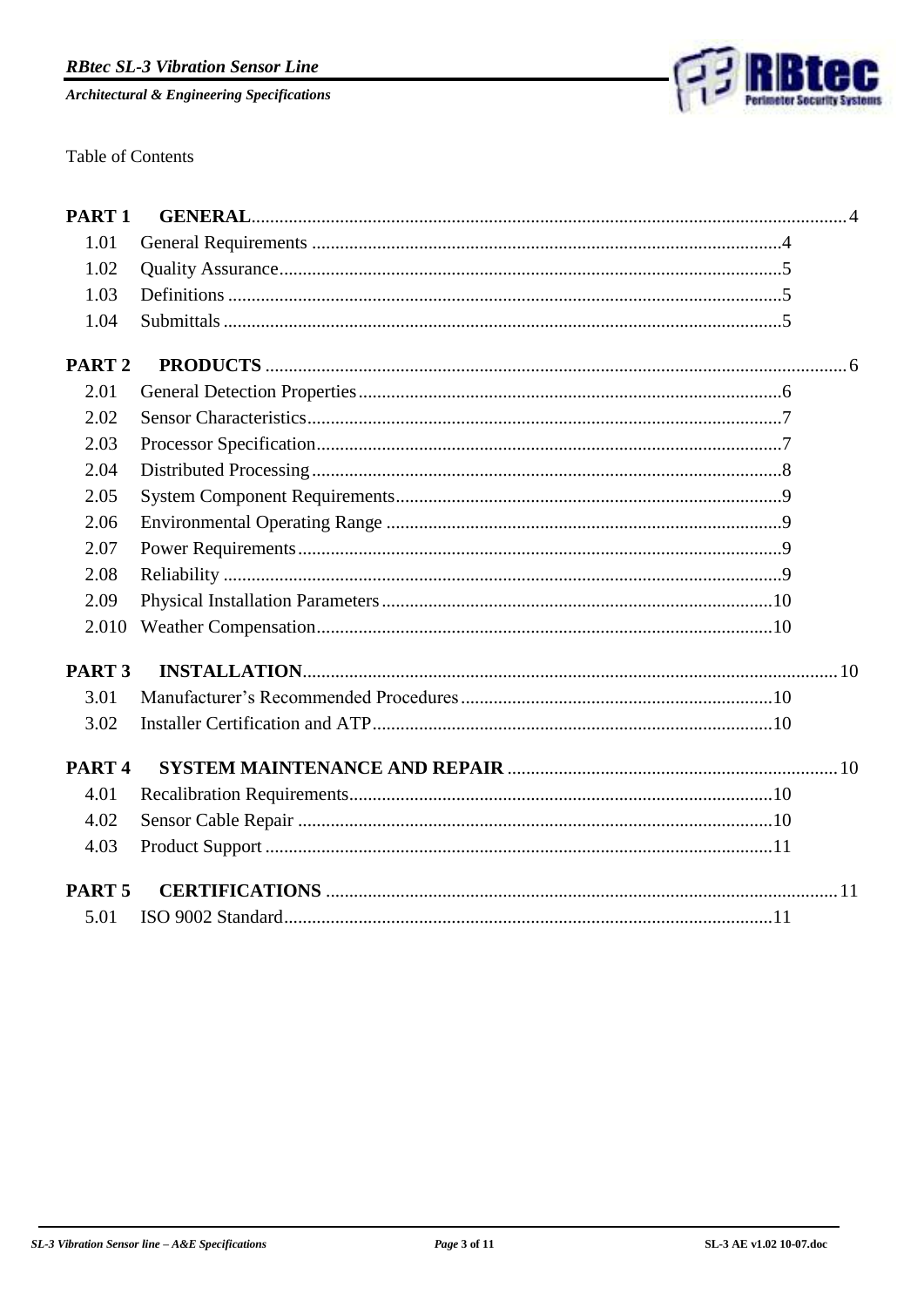

<span id="page-3-1"></span><span id="page-3-0"></span>Division 28 – Electric Safety and Security Section 28.16.43 – Perimeter Security Systems

# **PART 1 GENERAL**

- 1.01 General Requirements
	- A Provide a complete perimeter security system consisting of a fence, razor coil, wall or other barrier type mounted sensor including all appropriate controls, wiring and accessories, monitoring hardware, as required, to provide a complete and fully functional perimeter security system.
	- B The system shall be used in conjunction with fences, razor coil, walls and other types of physical barriers to protect the perimeter of a site.
	- C The system shall be capable of monitoring different types of barriers, such as;
		- 1. Metal Fabric Fences:
			- a. Chain link
			- b. Expanded metal
			- c. Bar type
			- d. Welded mesh
		- 2. Walls:
			- a. Poured or formed concrete
			- b. Concrete block
			- c. Brick and mortar
		- 3. Other types of physical barriers
			- a. Razor tape concertina coil
			- b. Razor netting
			- c. Barbed Wire
	- D The detection system shall be of manufacturer's official product line, designed for commercial/industrial 24/7/365 use.
	- E The detection system shall be based upon standard components and proven technology using open and published protocols.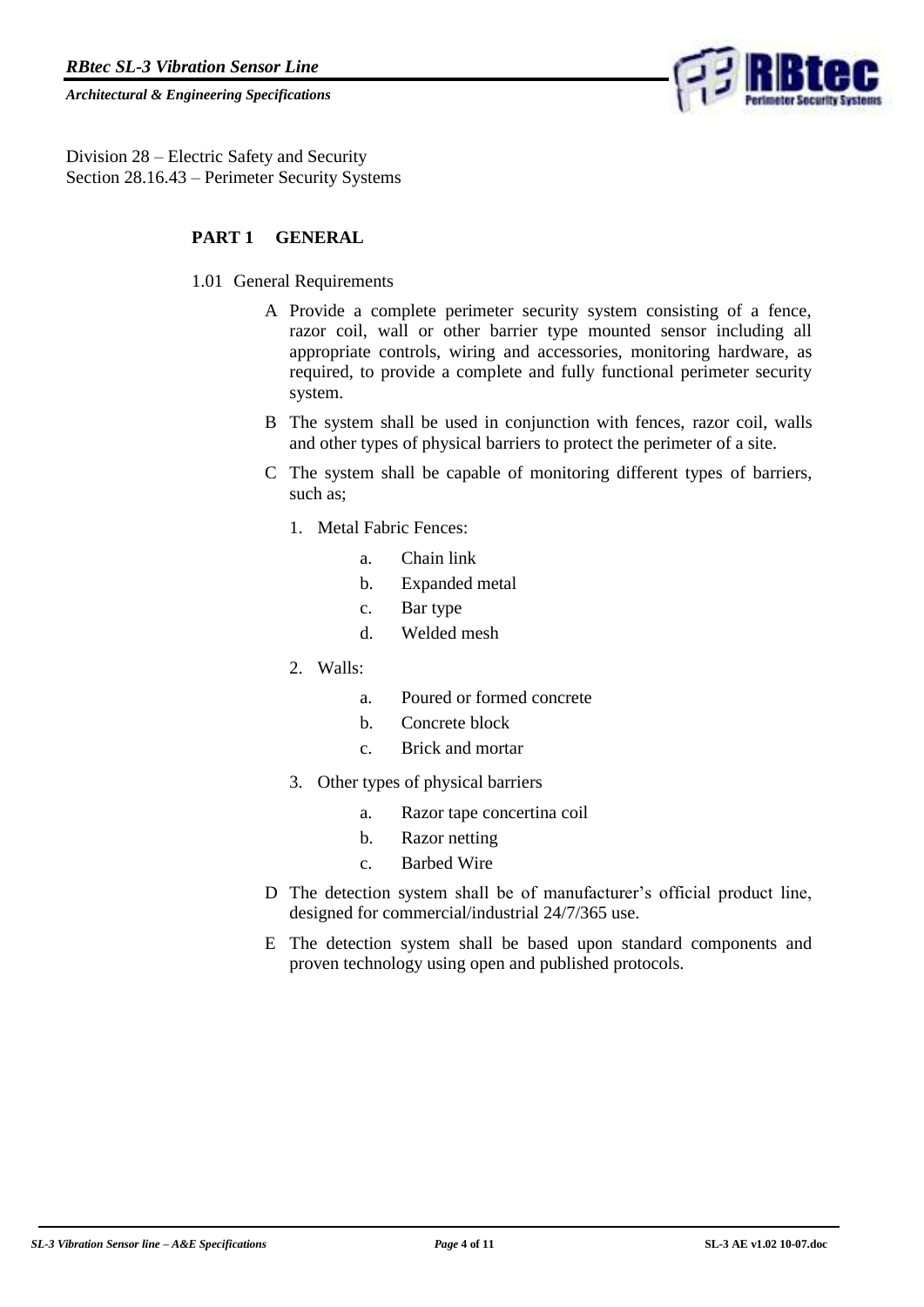

### <span id="page-4-0"></span>1.02 Quality Assurance

- A All installation, configuration, setup, system programming and related work shall be performed by technicians thoroughly trained and certified by the manufacturer in the installation and service of the equipment provided.
- B All general equipment provided shall be backed by a minimum of two years manufacturer warranty, except where manufacturer warranties state otherwise.

### <span id="page-4-1"></span>1.03 Definitions

- A Protected or Protection Zone: A space or area or area which an intrusion must be detected and uniquely identified, the sensor or group of sensors assigned to perform the detection, and any interface equipment between sensors and communication link to central-station control unit.
- B Standard Intruder: A person who weighs 100 lbs. (45 kg) or less.

### <span id="page-4-2"></span>1.04 Submittals

- A Product Data: Components for sensing, detecting, and control, including dimensions and data on features, performance, electrical characteristics, ratings and finishes.
- B Shop Drawings: Detail assemblies of standard components that are custom assembled for specific application on this project.
	- 1. Functional Block Diagram: Show single-line interconnections between components. Indicate control, signal and data communication paths and identify control interface devices and media to be used. Describe characteristics of network and other data communication lines.
- C Equipment and System Operation Description: Include method of operation and supervision of each component and each type of circuit. Show sequence of operations for manually and automatically initiated system or equipment inputs. Description must cover this specific Project; manufacturer's standard descriptions for generic systems are not acceptable.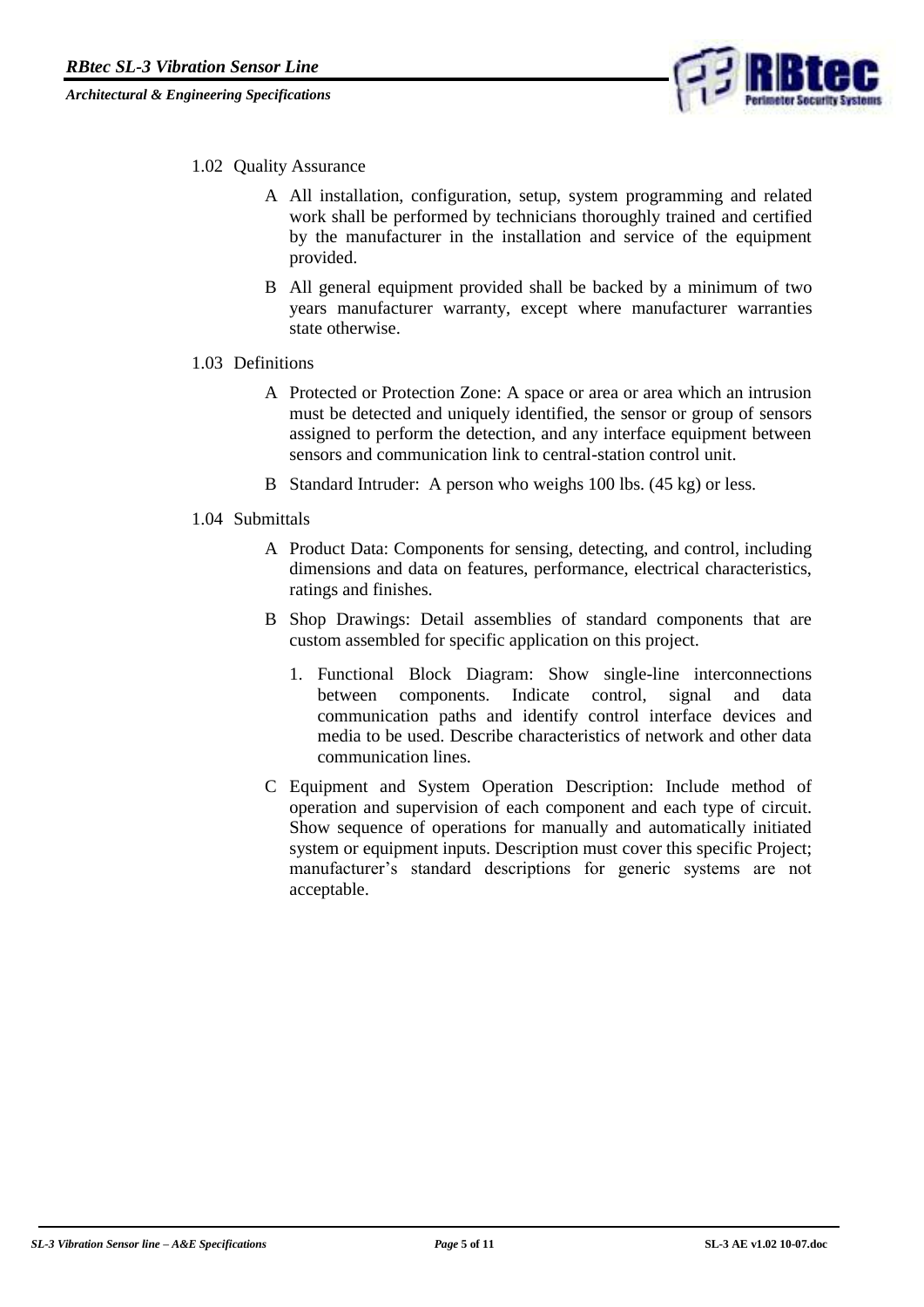

# <span id="page-5-0"></span>**PART 2 PRODUCTS**

- <span id="page-5-1"></span>2.01 General Detection Properties
	- A The sensor shall:
		- 1. Be designed to detect intruders' attempts of climbing, lifting or cutting the fence while rejecting other types of disturbances to the fence fabric.
		- 2. Be designed to detect intruders' attempts to break through walls or other types of physical barriers while rejecting other types of disturbances to the wall material.
	- B Probability of Detection
		- 1. The probability of detection (PD) of an intruder cutting the fence, and for unaided climbing attempts shall be of a confidence factor of 98% or greater.
	- C Nuisance Alarm Rate/ False Alarm Rate (NAR/FAR)
		- 1. Nuisance Alarms: The system shall operate within specification in typical outdoor environments. The system shall be installed in accordance with manufacturer's recommendations to minimize the probability of alarms generated from the following factors while maintaining the full PD for valid intrusion attempts.
			- a. Precipitation including rain, snow, hail and fog.
			- b. Sunrise/sunset
			- c. Wind
			- d. Temperature changes
			- e. Sandstorms
			- f. Motion of nearby objects (vehicles, etc.) Up to a distance of 8 feet (2.4 meters).
			- g. Motion at surface or below surface water. Up to a distance of 8 feet (2.4 meters).
			- h. Nearby vegetation up to 1 foot (30 centimeters) in height.
			- i. Nearby sources of radio-frequencies (RFI) and electromagnetic (EMI) interferences.
			- j. Seismic ground vibrations
			- k. Acoustic or magnetic field effects.
		- 2. Before installation is to begin, the installer shall report to the customer, in writing, as to all site specific conditions that may contribute to a higher Nuisance Alarm Rate.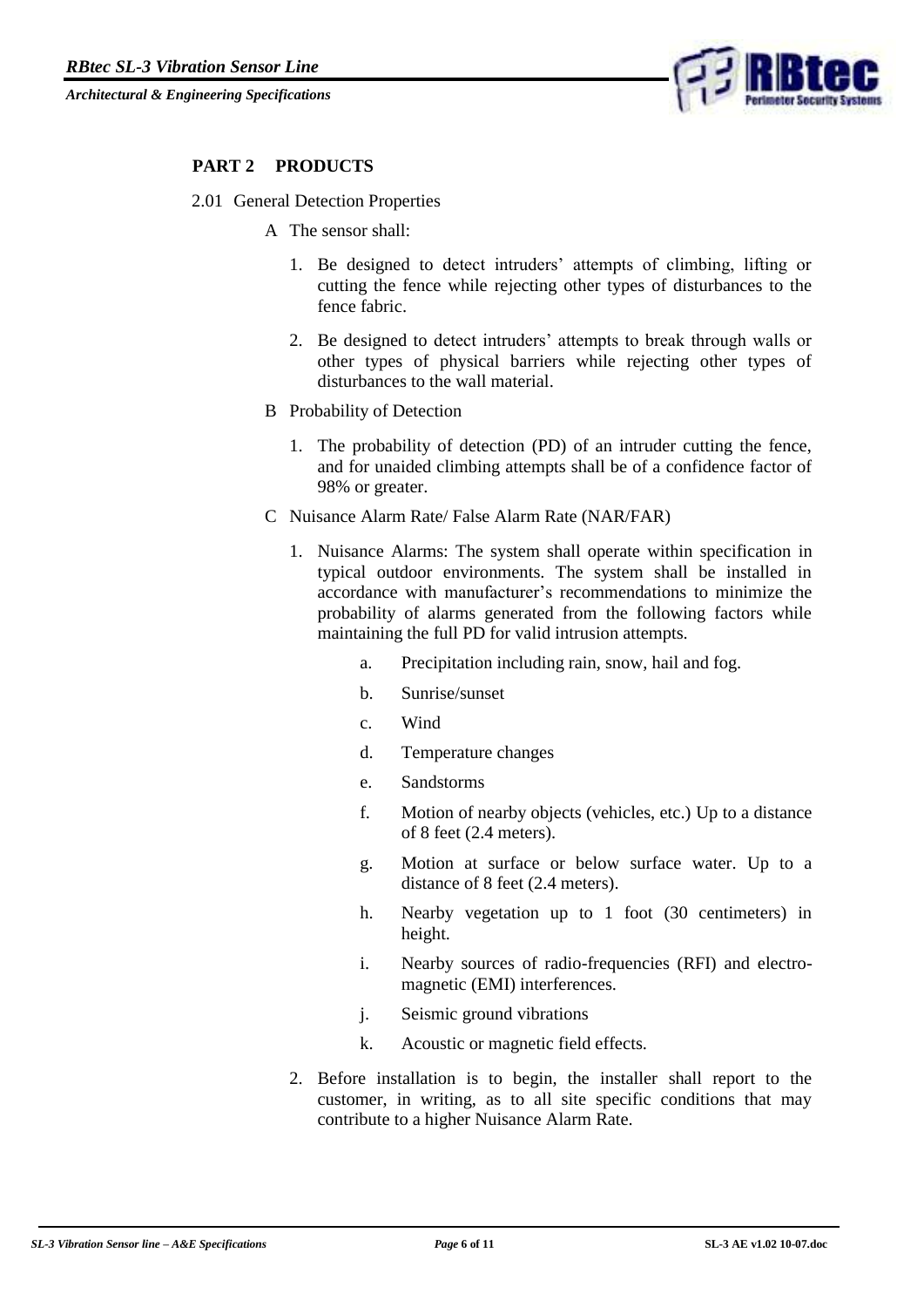

- 3. The customer shall decide whether to remedy the situation or accept the nuisance alarm sources without any further responsibility on the part of the installer or the manufacturer.
- 4. False Alarms: The maximum rate for False Alarms generated by internal electronic processes (not including cables) shall be less than one per zone per 24 months, averaged over the total number of zones in the system.

#### <span id="page-6-0"></span>2.02 Sensor Characteristics

- A The sensor shall:
	- 1. Be capable of operating in any position along X-Y-Z axis.
	- 2. Be sealed via ultrasonic welding or other such method which permanently encapsulates the internal sensor components to be come impervious to tampering, dust or moisture.
	- 3. Have more than 8 internal contact points to insure proper attitude compliance to stabilize sensitivity settings.
	- 4. Have gold plated contact points to provide anti-corrosion element to sensor architecture.
	- 5. Have self-cleaning capability of contact points to insure long lasting field performance and reliability.
	- 6. Be housed in a material which is UV protected, corrosion and impact resistant.
	- 7. Be factory pre-assembled on sensor cable at intervals of at least but not exceeding 10.34 feet (3.15 meters).
- B The sensor cable shall:
	- 1. Be specifically designed for outdoor use.
	- 2. Contain 6 PVC or POLYURETHANE insulated wires around one filler twisted to form a concentric construction and shielded with an overall polyester-aluminum foil, providing 100% coverage.
	- 3. Have an outer casing, **double-jacketed** with PVC compounds.
	- 4. Have black outer jacket with UV resistant FR compound.
	- 5. Have an overall diameter of not more than 0.291 inches (7.40mm) nom.
	- 6. Have a total weight of not more than 304 pounds per mile (86 kg/km).
- <span id="page-6-1"></span>2.03 Processor Specification
	- A The field processor shall: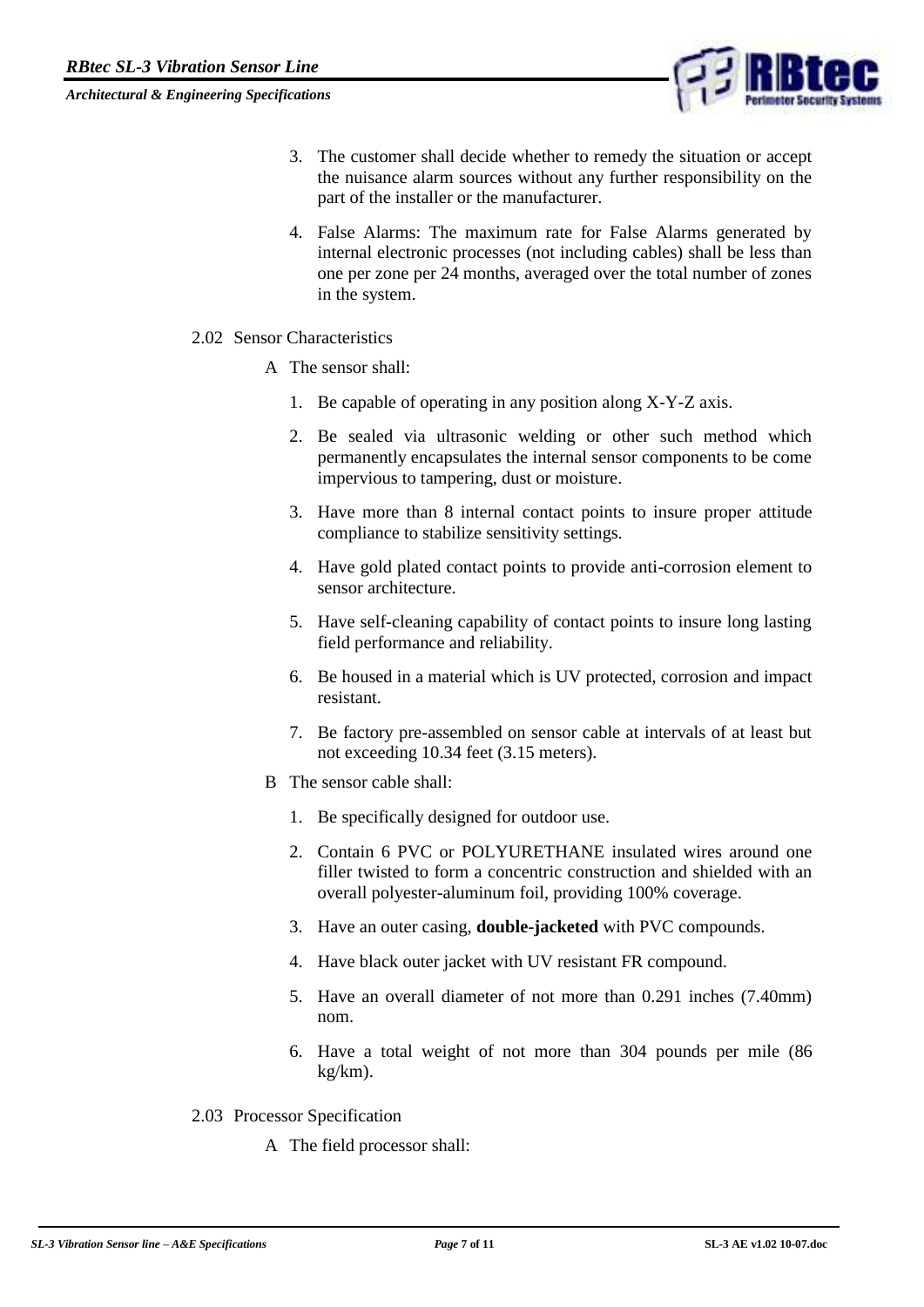

- 1. Be capable of processing up to 8 independent detection zones. The processor shall operate either as a standalone unit with local alarm relays and optocouplers, or as an integral component of a centralized control and maintenance facility.
- 2. Be capable of remote sensitivity management of each individual zone.
- 3. Be capable of arming/disarming or shunting each individual zone
- 4. Be protected by a tamper switch.
- 5. Be capable of automatically adjusting zone sensitivities resulting from weather related changes. The processor shall have circuitry that accepts and analyzes weather condition measurements for rain, wind and hail.
- 6. Have internal circuitry to protect against lightning and voltage transients.
- <span id="page-7-0"></span>2.04 Distributed Processing
	- A The Field Processor shall:
		- 1. Be capable to communicate to central control via the following industry accepted protocols:
			- a. RS-232
			- b. RS-485
			- c. TCP/IP
		- 2. Have at least 8 dry contact optocoupler outputs.
		- 3. Be capable of interfacing with system networks via the following industry accepted communication buses:
			- a. Copper
			- b. Fiber Optics
			- c. Wireless
	- B The Field Processors shall:
		- 1. Be capable of being rack mounted in the central control area of the specific site; or be capable of being distributed along the proposed protected perimeter.
	- C Where processors are distributed along the perimeter:
		- 1. Each processor shall receive and process the signals from the sensors along the cable while providing fail-safe operation.
		- 2. The failure of one processor shall not affect the signal processing of the other processors along the perimeter.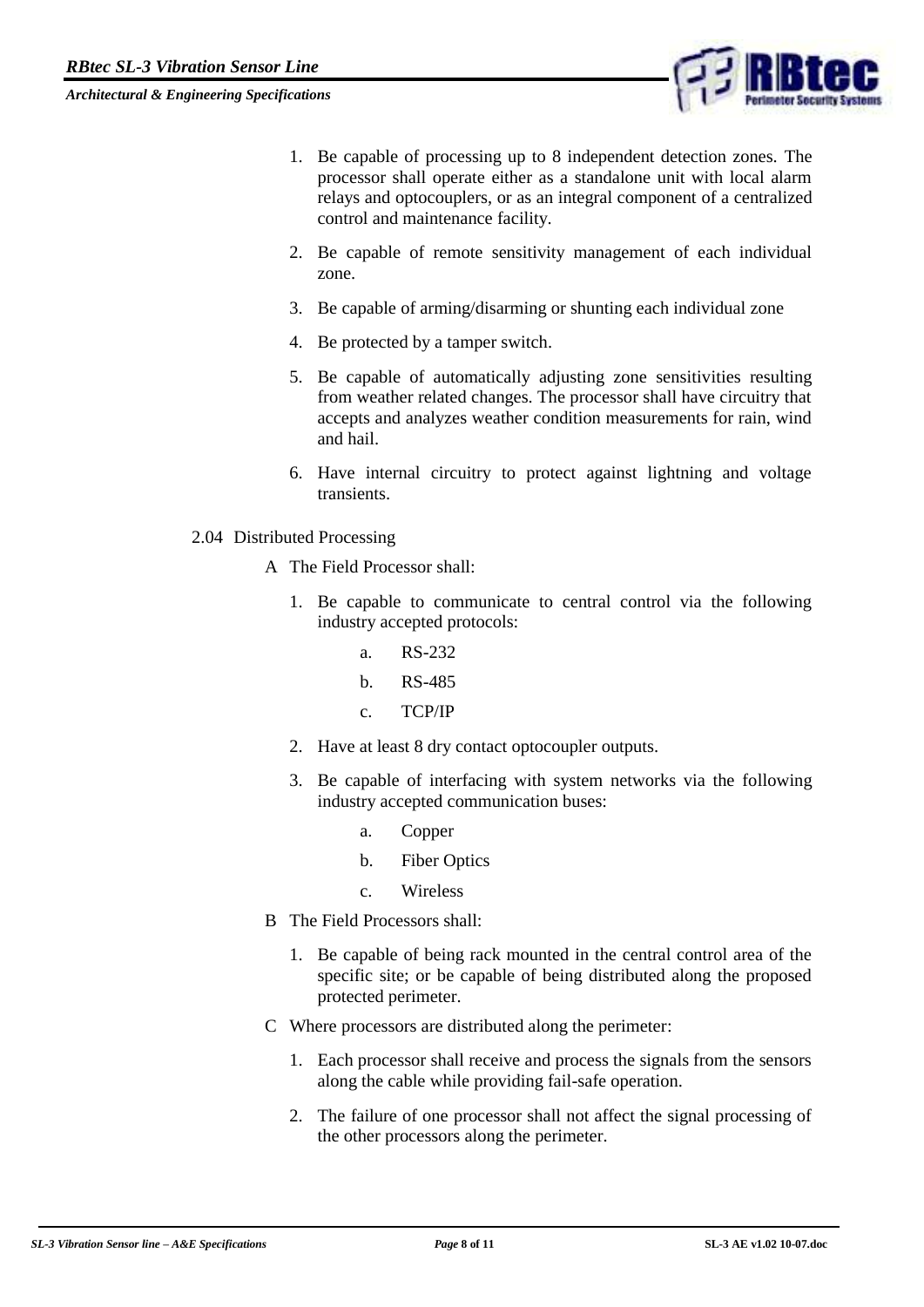

- <span id="page-8-0"></span>2.05 System Component Requirements
	- A Surge Protection: Protect components from voltage surges originating external to equipment housing and entering through power, communication, signal, control, or sensing leads. Include surge protection for external wiring of each conductor entry connection to components.
		- 1. Minimum protection for power lines 120V and more: Auxiliary panel suppressors complying with requirements in Division 26 Section "Transient-Voltage Suppression for Low-Voltage Electrical Power Circuits."
		- 2. Minimum Protection for Communication, Signal, Control, and Low-Voltage Power Lines: Comply with requirements in Division 26 Section "Transient-Voltage Suppression for Low-Voltage Electrical Power Circuits" as recommended by manufacturer for type of line being protected.
	- B Interference Protection: Components shall be unaffected by radiated RFI and electrical induction of 15V/m over a frequency range of 10 to 10,000 MHz and conducted interference signals up to 0.25-V RMS injected into power supply lines at 10 to 10,000 MHz.
	- C Tamper Protection: Tamper switches on cabinets and other system components shall initiate a tamper-alarm signal when unit is opened or partially disassembled and when entering conductors are cut or disconnected. Central control unit alarm display shall identify tamper alarms and indicate locations.
- <span id="page-8-1"></span>2.06 Environmental Operating Range
	- A The system shall operate within specifications under the following environmental conditions:
		- 1. Temperatures between -40ºF and 176ºF (-40ºC and 80ºC)
		- 2. Relative humidity between 0 and 100%.
- <span id="page-8-2"></span>2.07 Power Requirements
	- A The field processor shall operate at 12VDC and shall accept input power from DC power supplies at:
		- 1. 12 to 15 VDC for individual unit powering. The individual unit DC power supplies shall accept AC power at 115 V/60 Hz or 230 V/50 Hz.
- <span id="page-8-3"></span>2.08 Reliability
	- A The field processor shall have a mean time between failures (MTBF) of greater than 40,000 hours and a mean time to replace (MTTR) of less than 30 minutes.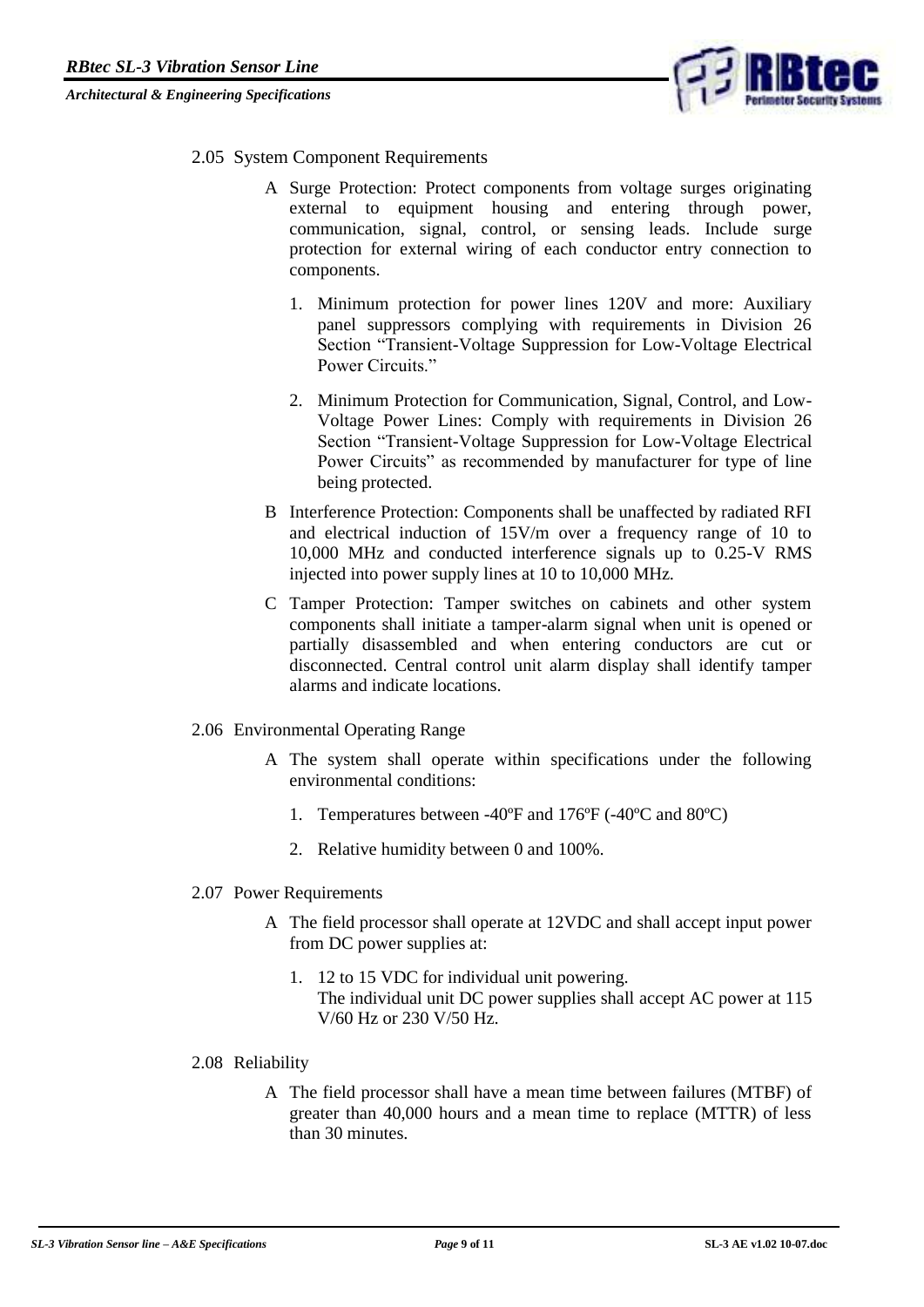

- <span id="page-9-0"></span>2.09 Physical Installation Parameters
	- A When installed outdoors, the field processor shall:
		- 1. Be installed in a weatherproof, double-walled enclosure which meets standard IP65.
		- 2. Include a hinged cover and a tamper device.
		- 3. Be mounted on a fence pole, or wall on which the sensor cables are mounted, on the secure side of the perimeter.
		- 4. Include a suitable grounding rod, which is connected to "earth ground".
- <span id="page-9-1"></span>2.010 Weather Compensation
	- A An optional weather compensation module shall be available to monitor weather conditions at the site and supply related data to the field processor.
	- B The field processor shall be capable of utilizing the data to increase the level of discrimination between environmental effects such as; wind, rain and hail and actual intrusion attempts.

### <span id="page-9-2"></span>**PART 3 INSTALLATION**

- <span id="page-9-3"></span>3.01 Manufacturer's Recommended Procedures
	- A The system shall be installed and commissioned in accordance with the manufacturer's recommended procedures as defined in the product's installation and setup manuals.
- <span id="page-9-4"></span>3.02 Installer Certification and ATP
	- A Prior to installation, the installer shall have completed a manufacturer's training program and be certified by the manufacturer. Alternatively, the installer shall be required to have the manufacturer, or their designate, provide qualified technical support for installation and commissioning.
	- B Acceptance tests shall be performed in accordance with standard industry accepted procedures available from the manufacturer.

### <span id="page-9-6"></span><span id="page-9-5"></span>**PART 4 SYSTEM MAINTENANCE AND REPAIR**

- 4.01 Recalibration Requirements
	- A There shall be no need for recalibration after the system has been fully calibrated and commissioned except as the fence condition deteriorates over time or from unexpected occurrences that may affect the stability of the fence posts or fabric components.
- <span id="page-9-7"></span>4.02 Sensor Cable Repair